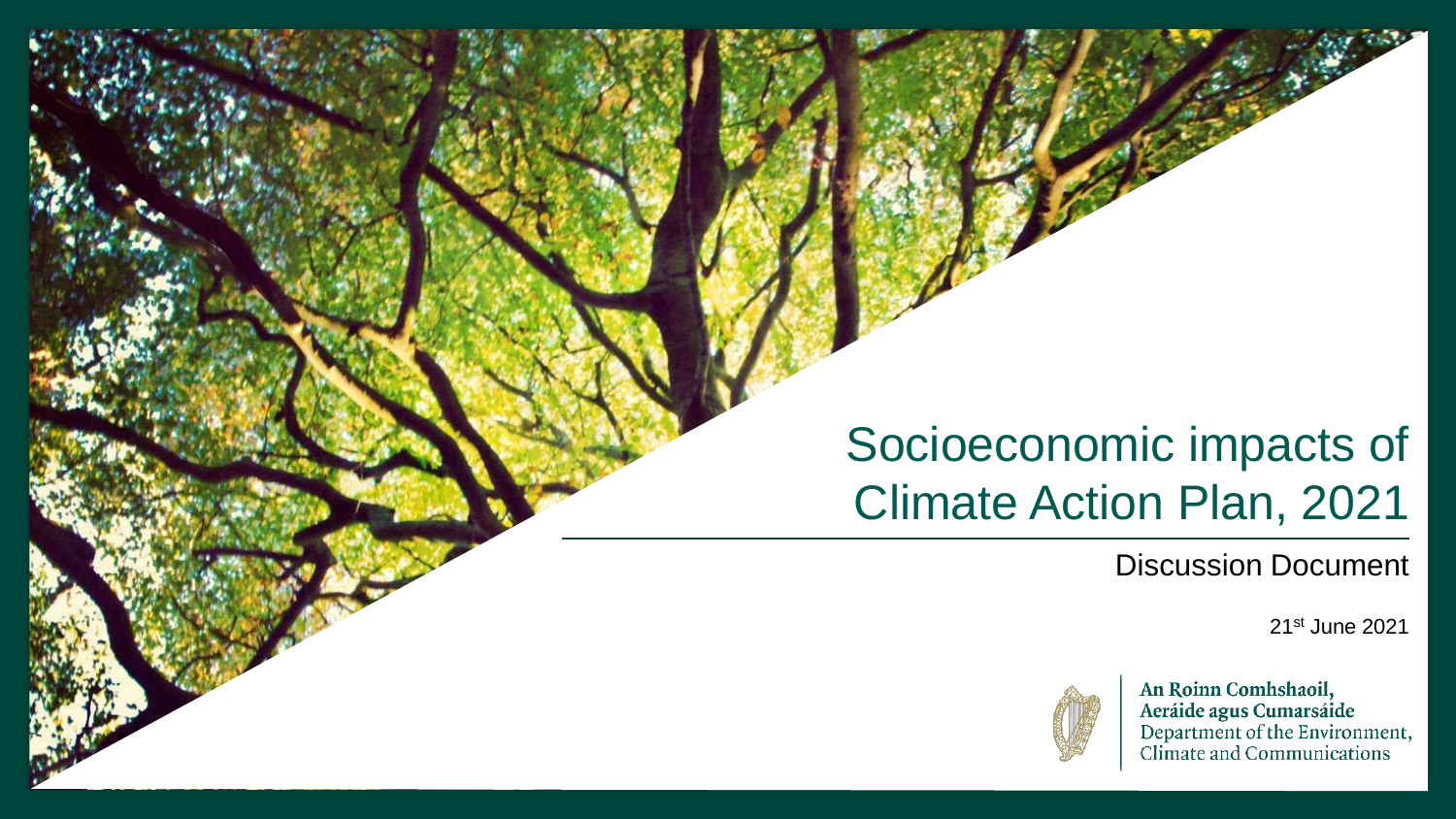## Context and objectives for today

### **Context:**

**The Climate Action Plan, 2019 set out a pathway to reduce Ireland's GHG emissions by ~30-35% by 2030.** This represents a 3-4% p.a. reduction from 2021 to 2030.

**The Climate Action and Low Carbon Development (Amendment) Bill 2021 increased Ireland's climate ambition and committed to reduce emissions by 51% by 2030.** This represents a 7% p.a. reduction from 2021 to 2030.

### **To deliver the PfG ambition:**

- **Carbon budgets will be proposed** for the periods, 2021-2025, 2026-2030, and 2031-2035. These will seek to consider "the need to maximise employment, the attractiveness of the State for investment and the long term competitiveness of the economy"
- **A revised Climate Action Plan will be published.** This revised plan will be developed over the coming months. The plan will detail Ireland's target emissions reduction pathway and will provide input to the National Development Plan (NDP).

**To support the preparation of Climate Action Plan, 2021 an analytical exercise was undertaken to identify potential measures which are incremental to the 2019 plan and could enable the 2030 PfG targets to be met.** The analysis on these measures is serving as input to the Working Groups that are detailing the measures and actions to inform the Climate Action Plan.

**Objectives for today is to recap and discuss the primary findings**  shared in the draft report circulated last week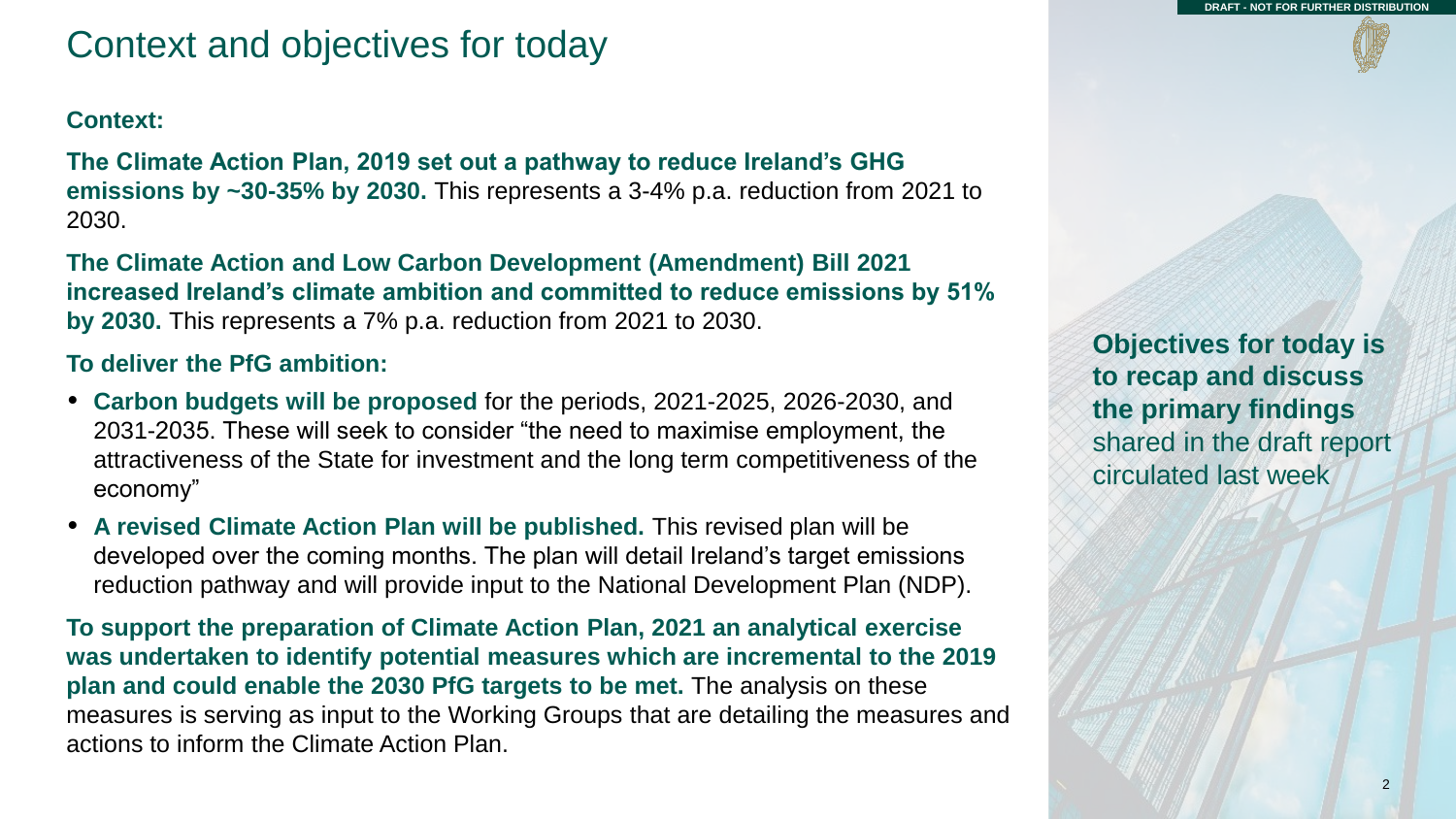There are 4 priority analyses on socioeconomic impacts to inform the setting of carbon budgets

## **Financing need 1**

Use the analysis conducted for Climate Action Plan 2021 to detail the precise financing need to support delivering Climate Action Plan 2021 (i.e., total capital expenditure by sector/ technology and implications on operating expenditure)

### **Employment impacts 2**

Use a multiplier-based approach to identify the potential labour market implications, incl. jobs by sector and reskilling/ support needed

**Investment/ competitiveness attractiveness 3**

Quantitatively assess the major drivers of Ireland's competitiveness for existing businesses, including total energy costs (electricity costs. Qualitatively, identify major new commercial opportunities which arise from the transition to net-zero (e.g., low carbon cement)

### **Household impacts 4**

Identify the socioeconomic implications on example households (e.g., impact on consumer bills) both in general, and for specific social groups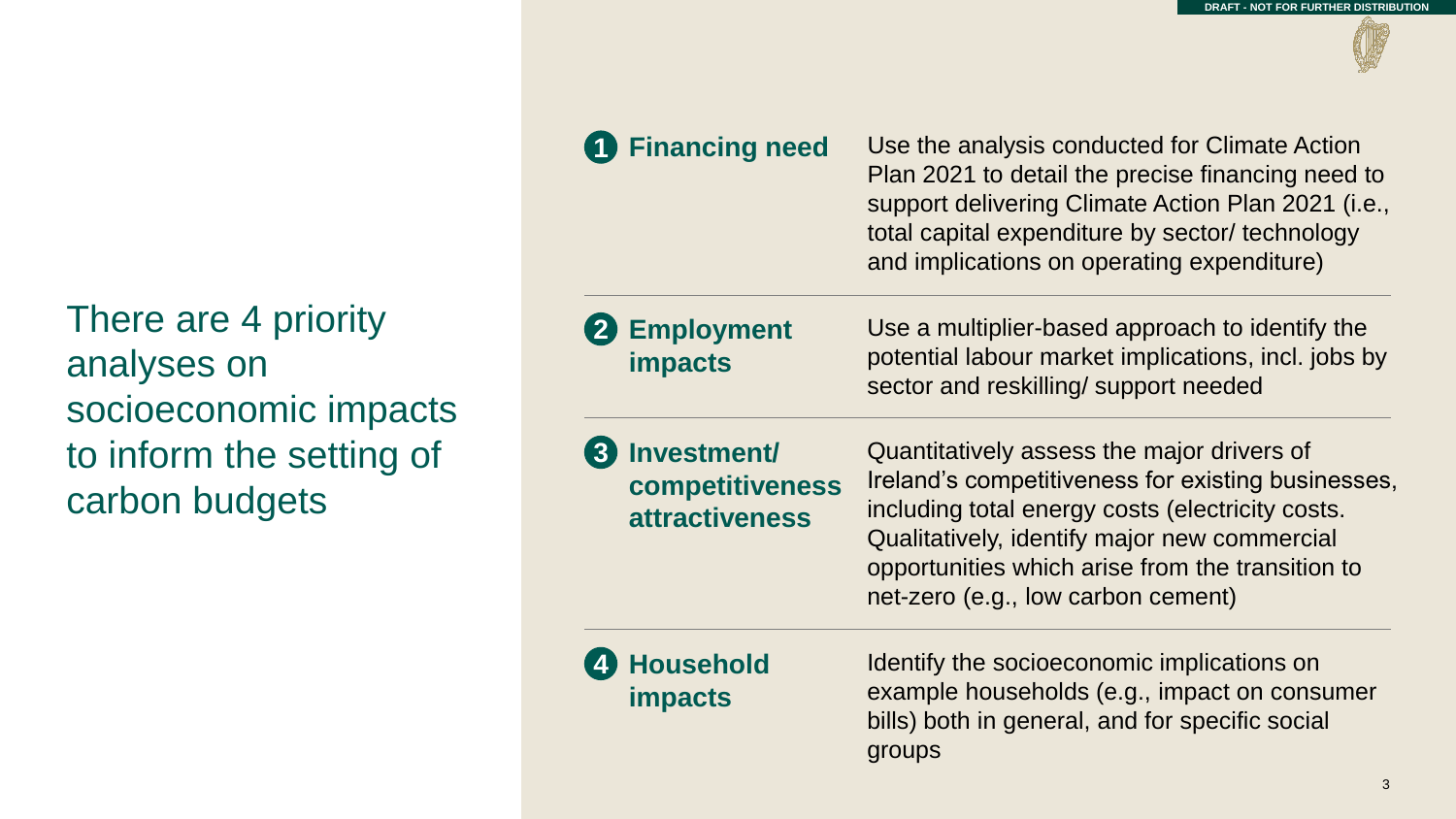## This analysis is based on the draft Climate Action Plan 2021



## Total greenhouse gas emissions Ireland with core measures executed, MtCO<sub>2</sub>e

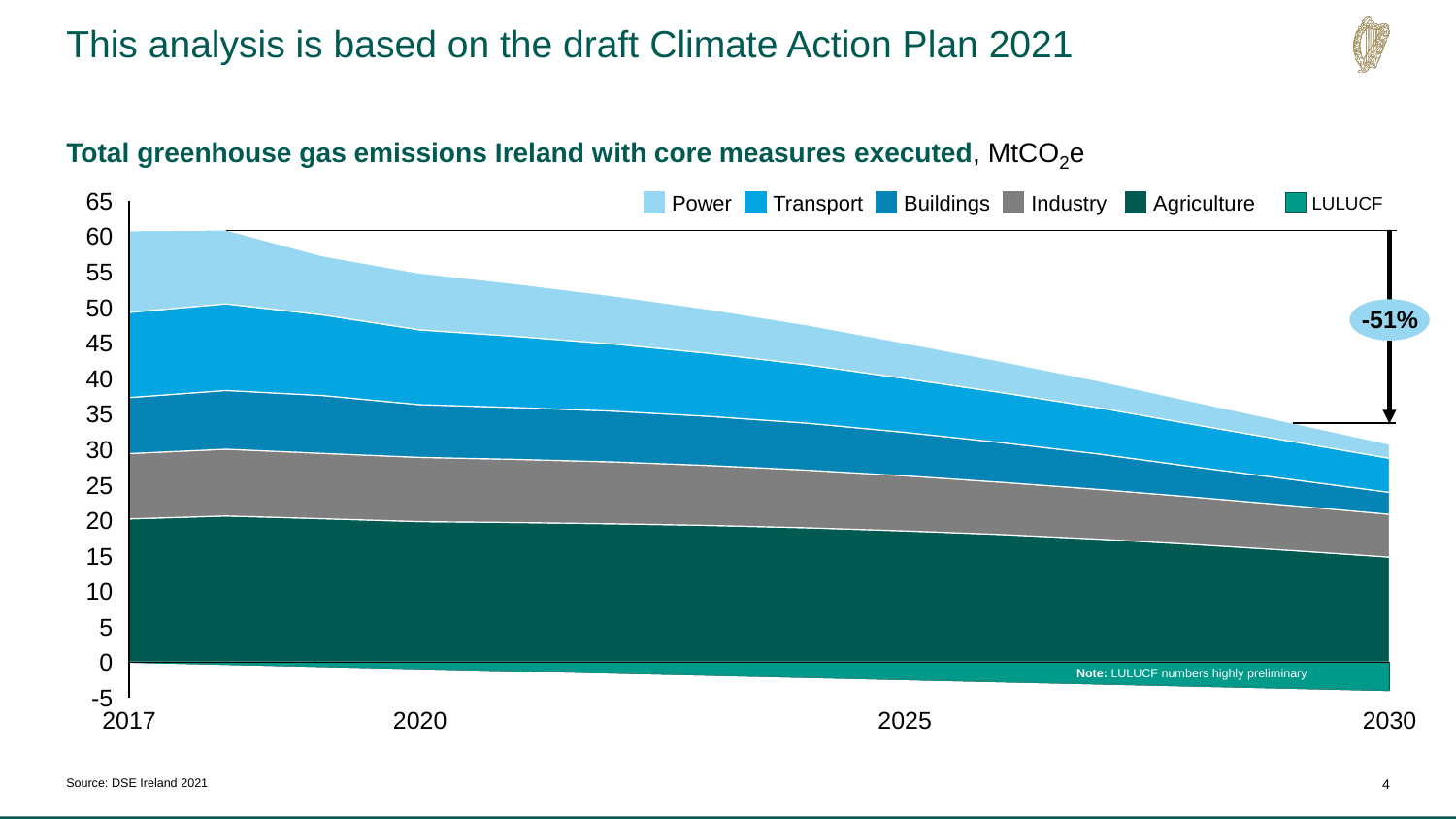**1 – Financing Need:** ~€125bn investments will need to be mobilized in key technologies; share of incremental cost is highest in buildings

Figures may not sum due to rounding

| Key technologies by sectors                  |                                     | <b>Investment, EUR bn</b> | that is incremental, % |  |  |
|----------------------------------------------|-------------------------------------|---------------------------|------------------------|--|--|
| <b>Electricity</b><br>씫                      | Wind & solar                        | 22                        |                        |  |  |
|                                              | TSO/DSO upgrades                    | 12                        | 49%                    |  |  |
|                                              | Interconnection                     |                           |                        |  |  |
|                                              | Backup capacity                     |                           |                        |  |  |
| <b>Transport</b>                             | EV passenger cars                   | 40                        |                        |  |  |
|                                              | EV trucks/vans                      | 11                        |                        |  |  |
|                                              | EV charging infrastructure          |                           | 9%                     |  |  |
|                                              | Other transport <sup>1</sup>        |                           |                        |  |  |
| 圖圖<br><b>Buildings</b>                       | Insulation in buildings             | 13                        |                        |  |  |
|                                              | Heat pumps in homes                 | 12                        |                        |  |  |
|                                              | Other buildings <sup>2</sup>        | $\overline{7}$            | 78%                    |  |  |
|                                              | District heating in homes           | 3                         |                        |  |  |
| $\mathbb{R}^{\mathbb{Z}}$<br><b>Industry</b> | Heat pumps and electric boilers   1 |                           |                        |  |  |
|                                              | Electric boilers and furnaces       | $<$ 1                     |                        |  |  |
| كلمسكم<br><b>Agriculture</b>                 | Electrification                     | $<$ 1                     | 27%<br>52%             |  |  |
|                                              | Reforestation                       | $<$ 1                     |                        |  |  |
|                                              | <b>Total</b>                        | ~125                      |                        |  |  |

1. Includes for example buses, trains, 2&3 wheelers

2. Includes for example, heat pumps and insulation in commercial buildings, electrical cooking

Source: McKinsey DSE (2021)

Redirected Incremental

**Share of investment**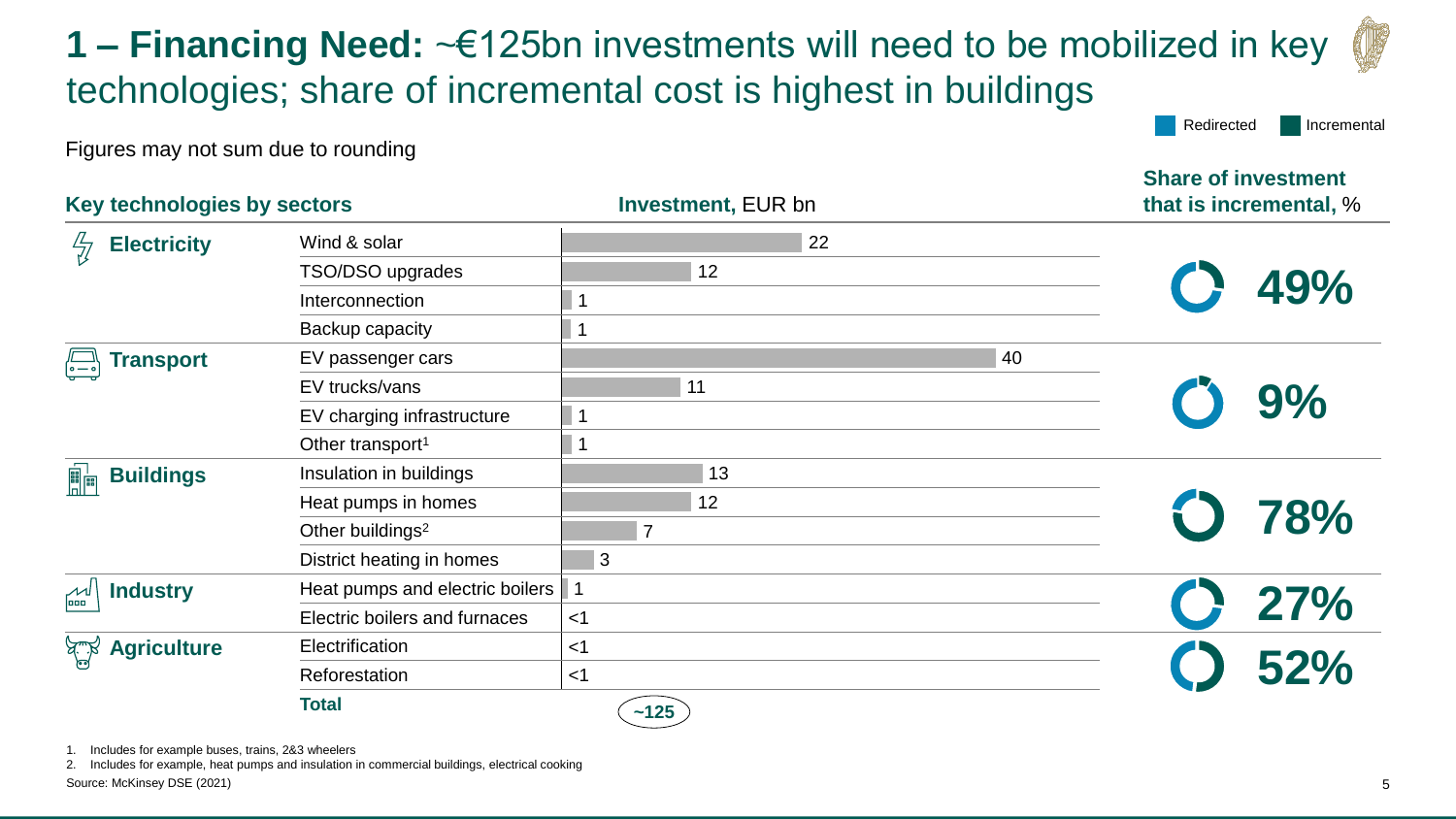# **2 – Employment impacts:** Implementation of CAP21 measures could create net work needs for +32k direct FTEs in 2030

**Change in work needs breakdown**



**Thousands** 

Increase in job needs Decrease in job needs

|                    | Net change in           | <u>Unding in wurk neeus breakuumin</u> |                                                                                                             |                                                                                                                                                                                                                                                                                                          |  |  |
|--------------------|-------------------------|----------------------------------------|-------------------------------------------------------------------------------------------------------------|----------------------------------------------------------------------------------------------------------------------------------------------------------------------------------------------------------------------------------------------------------------------------------------------------------|--|--|
|                    | work needs <sup>1</sup> | <b>Decrease</b>                        | <b>Increase</b>                                                                                             | <b>Rationale</b>                                                                                                                                                                                                                                                                                         |  |  |
| <b>Power</b>       | $+11$                   |                                        | 13                                                                                                          | Job needs driven by growth of renewables capacity and expansion of the<br>grid to support electrification                                                                                                                                                                                                |  |  |
| <b>Transport</b>   | $+1$                    |                                        |                                                                                                             | Limited job needs driven by installation and maintenance of electric vehicle<br>charging infrastructure; no vehicle assembly assumed to occur in Ireland<br>given historical precedent                                                                                                                   |  |  |
| <b>Industry</b>    | $\sim$ $\Omega$         |                                        |                                                                                                             | Decline in job needs observed in meat processing but this is offset by a small<br>increase in industrial jobs associated with industrial decarbonisation<br>initiatives                                                                                                                                  |  |  |
| <b>Buildings</b>   | $+24$                   |                                        | 24                                                                                                          | Major growth in jobs needs, driven by comprehensive roll out program for<br>both low-carbon heating (e.g., heat pumps) and retrofits                                                                                                                                                                     |  |  |
| <b>Agriculture</b> | -4                      | $-7$                                   | <b>Illustrative</b> to show that policy<br>has potential to increase work<br>needs in new agriculture areas | Fewer jobs needed in current farming activity; however there will be<br>increased job needs in alternative land uses, such as forestry and bioenergy<br>crops. There has been a decline in farming employment between 2000-2019,<br>implying there may be a c.6k reduction in employment between 2021-30 |  |  |
| <b>Total</b>       | $+32$                   | $-11$                                  | 43                                                                                                          |                                                                                                                                                                                                                                                                                                          |  |  |

1. May not sum due to rounding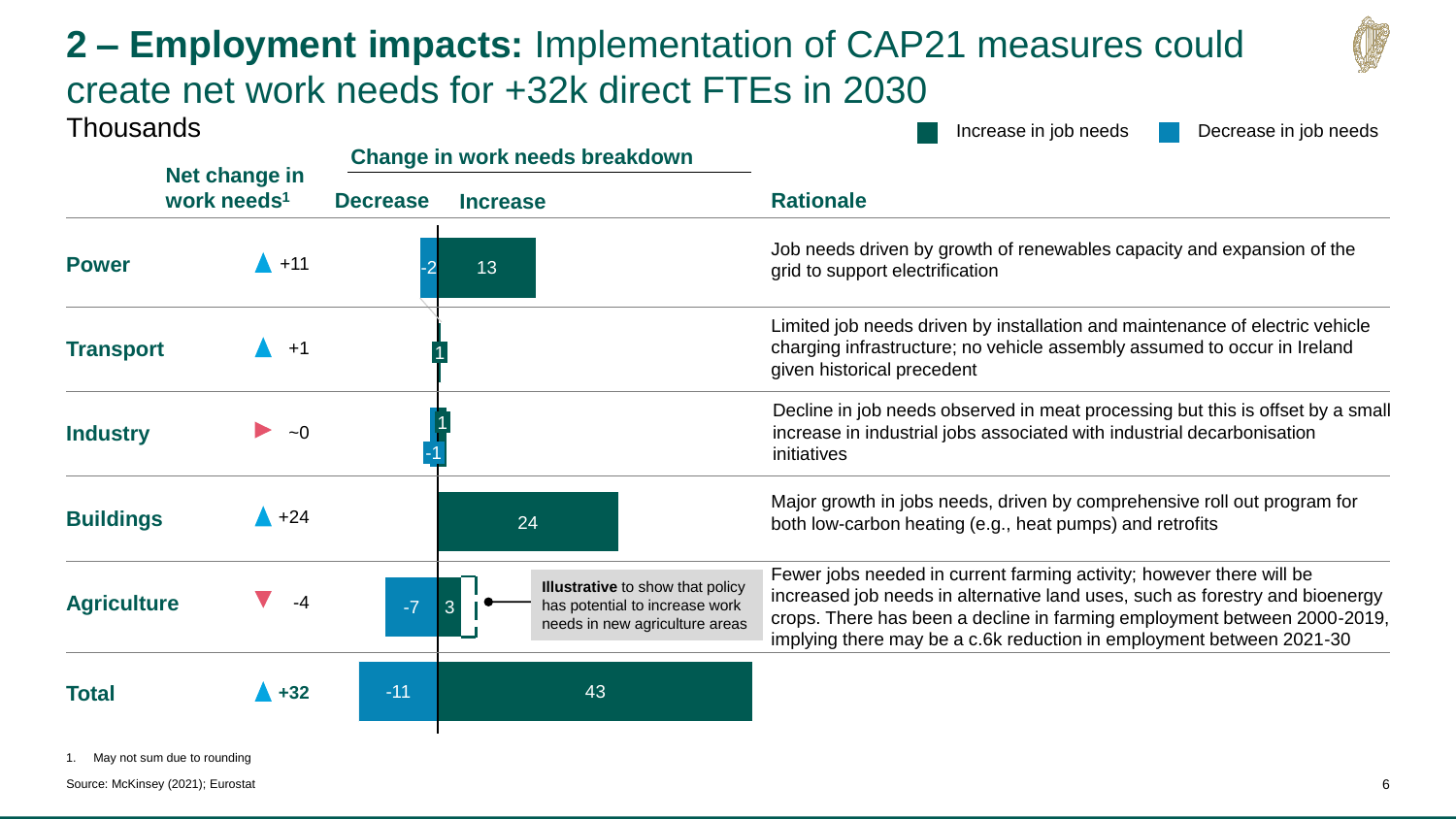## **2 – Employment impacts:** Wide-ranging occupations require skills shift to adapt to low-carbon world

**NOT EXHAUSTIVE**

High Medium Low

| <b>Sector</b>      | <b>Occupation</b>                             | <b>Scale of</b><br>skill shift | <b>Description of upskilling requirement</b>                                                                                                                                    |
|--------------------|-----------------------------------------------|--------------------------------|---------------------------------------------------------------------------------------------------------------------------------------------------------------------------------|
| <b>Transport</b>   | Passenger and commercial<br>vehicle mechanics |                                | New expertise required in electric powertrains, rather than<br>conventional ICE powertrains                                                                                     |
| <b>Buildings</b>   | <b>Plumbers</b>                               |                                | New expertise required in range of new heating technologies <i>i.e.</i><br>district heating, heat pumps, electric boilers                                                       |
|                    | Construction                                  |                                | New expertise required in low-carbon design and implementation<br>(e.g., using new materials like CLT)                                                                          |
| <b>Agriculture</b> | Extensification                               |                                | New expertise required for how to reduce farming inputs (e.g.,<br>fertilizer) and the alternative techniques that can be used                                                   |
| <b>Power</b>       | Grid operators (TSO/DSO)                      |                                | New expertise required in the new technologies that are<br>increasing their share of energy generation<br>(e.g., renewables) and balancing technologies<br>(e.g., batteries)    |
| <b>Other</b>       | <b>Professional services</b>                  |                                | New expertise on ESG topics in range of professional services<br>(e.g., knowledge of new regulations for lawyers and knowledge of<br>green finance for financial professionals) |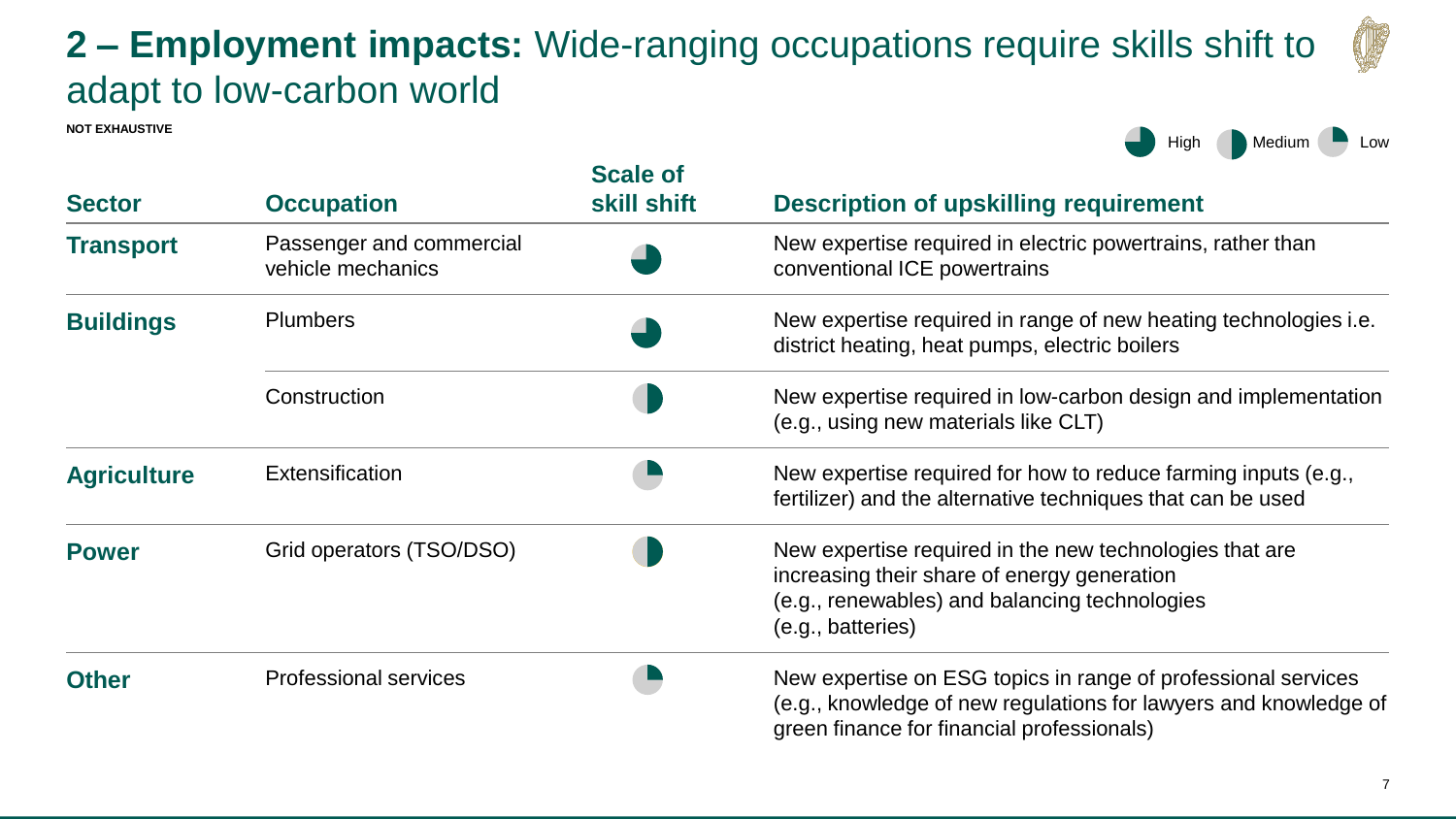# **3 – Investment / competitiveness attractiveness:** Transitioning is essential for Irish business to maintain competitiveness

Businesses need to respond to changing stakeholder expectations:



**84%**  of employees are more loyal to a company that contributes to social / environmental issues

### **Talent B2C customers B2B customers**



**+30%**  of consumers are looking to move towards sustainable companies and products after COVID 19



**+81%** of companies stated that their commitment to sustainable has increased over 5Y

Businesses need to respond to changing market environments

### **New / more sustainable products are displacing 'old'**



**~9%**

growth of alternative protein consumption in Ireland 2013-18 – in several EU countries beef consumption is flat or declining

## **Capital is shifting to sustainability Stringent targets are the new**



**>30%** of capital is ESG; highest scoring ESG players enjoy ~1.1pp cheaper WACC; investors are becoming activists

# **normal**



of Fortune 500 companies have a science-based target, up from <5% 5y ago

**If businesses do not act early while options exist, a more sudden decarbonisation journey will cost more**, e.g., with stranded assets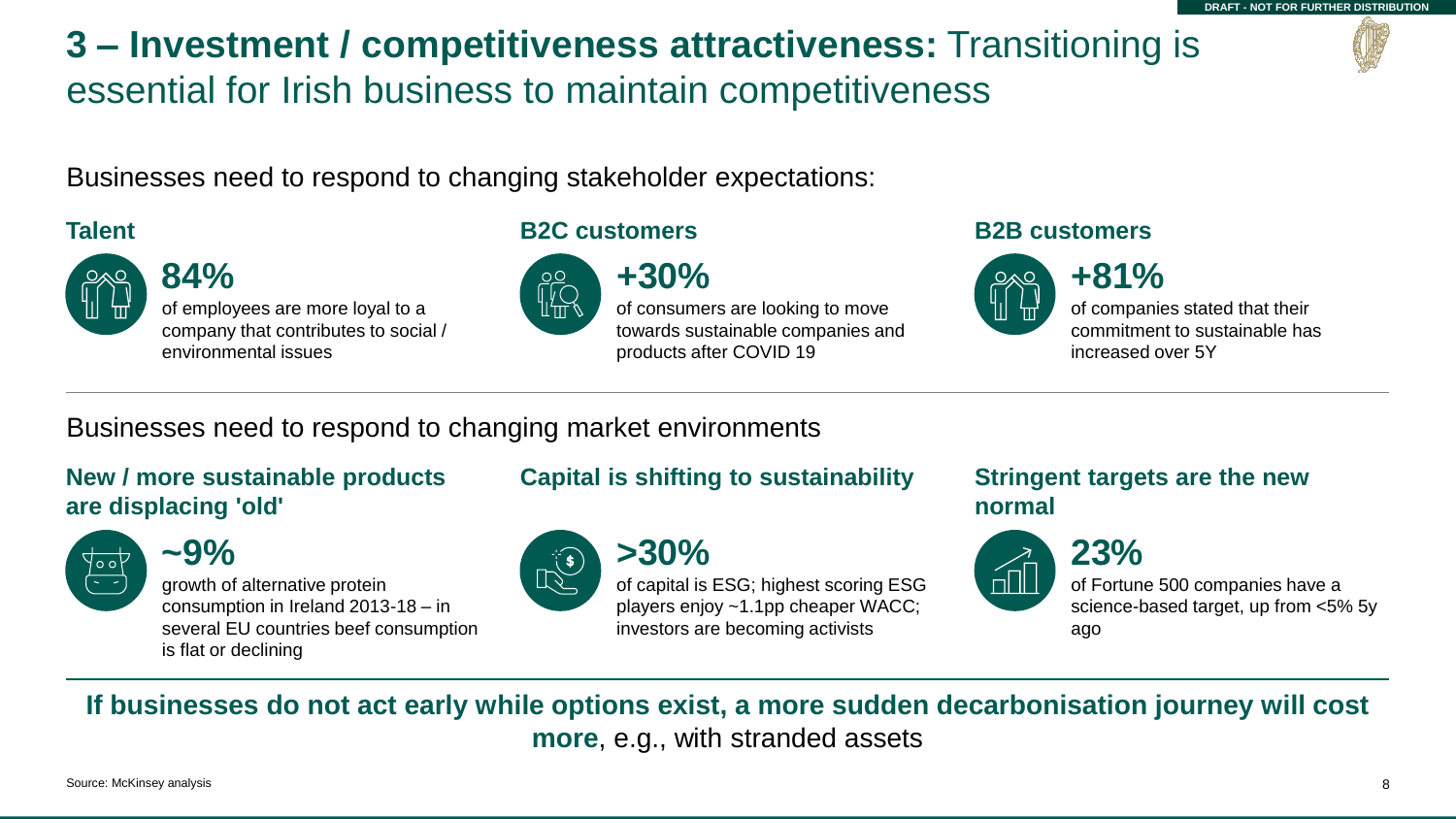**3 – Investment / competitiveness attractiveness:** Careful management of CAP21 delivery will be required to minimize costs & maximise the benefits **DRAFT - NOT FOR FURTHER DISTRIBUTION** Deep dive follows

**Careful management of CAP21 delivery will be required to ensure that:** 





**Increased energy costs,** e.g. driven by build out of RES



**Increased production costs** driven by carbon prices



## **Irish business is well positioned to seize new opportunities**



**Supplying demand for new** products (e.g., alt proteins)



**Supplying demand for low-carbon versions of existing products** (e.g., lower-carbon cement)



**Supplying services that enable the transition** (e.g., finance, design)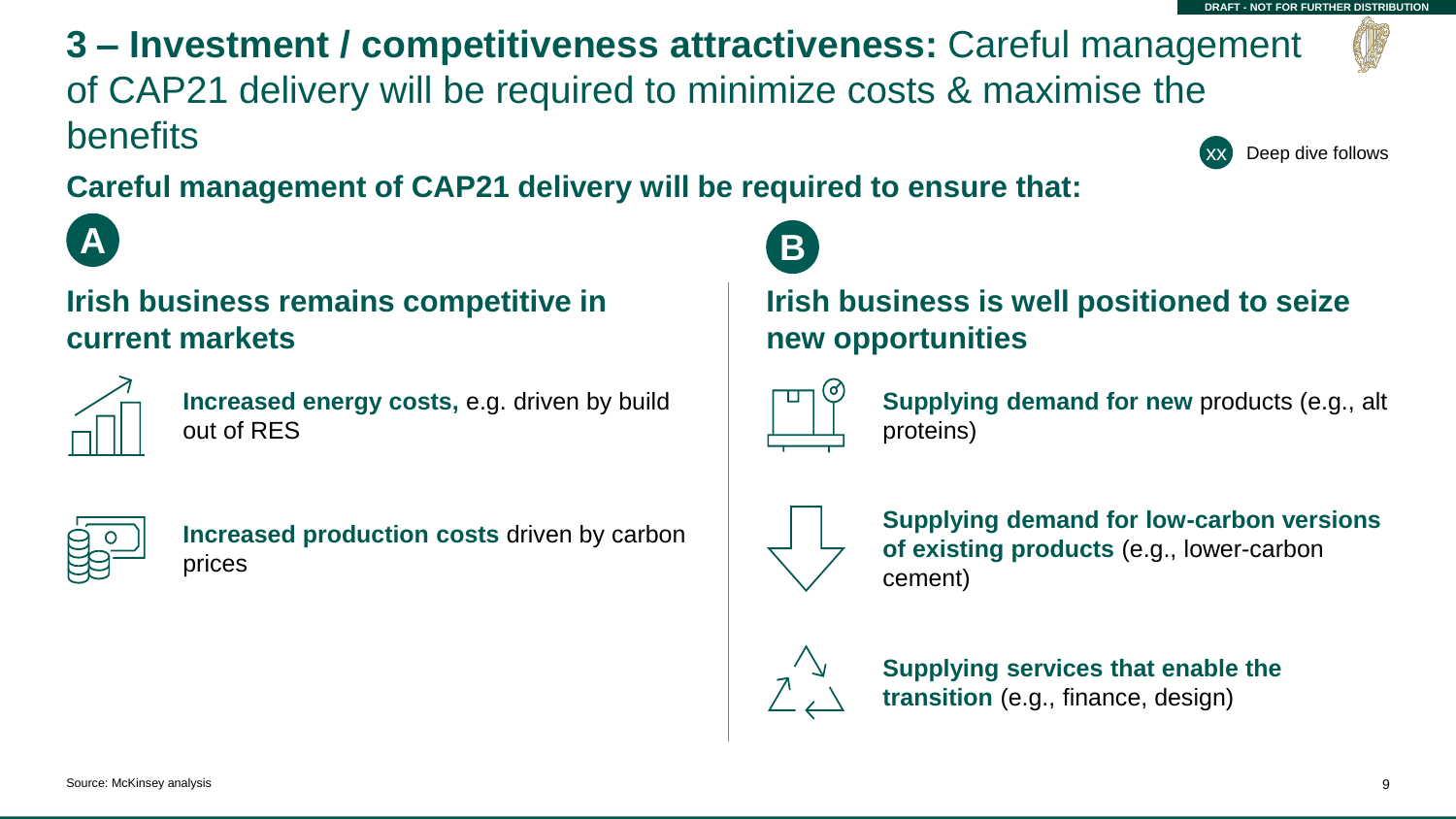**3 – Investment / competitiveness attractiveness:** Ireland is well placed to export emerging agriculture products in the near-term as well as energy, buildings end products longer term

|                                        |                                                                     | <b>Possible export timeline</b> |             |             | <b>Competitive strengths</b>           |                                    |                                  |                                   |
|----------------------------------------|---------------------------------------------------------------------|---------------------------------|-------------|-------------|----------------------------------------|------------------------------------|----------------------------------|-----------------------------------|
|                                        | <b>Export opportunities</b>                                         | $2021 -$<br>25                  | 2025-<br>30 | 2030-<br>35 | <b>Existing ad-</b><br>jacent industry | <b>Natural</b><br><b>resources</b> | <b>Relevant</b><br><b>skills</b> | <b>Target</b><br><b>customers</b> |
| <b>Agriculture</b>                     | Alternative proteins end product<br>and ingredients                 |                                 |             |             |                                        |                                    | $\prec$                          | Global                            |
|                                        | Low-carbon dairy end product                                        |                                 |             |             | $\sqrt{}$                              | $\mathcal{A}$                      | $(\checkmark)$                   | Europe                            |
|                                        | Carbon credits                                                      |                                 |             |             | $\mathcal{A}$                          | $\mathcal{A}$                      |                                  | Global                            |
|                                        | Bioeconomy products                                                 |                                 |             |             | $\overline{\vee}$                      | $\checkmark$                       |                                  | Europe                            |
| <b>Energy</b>                          | Green hydrogen end product                                          |                                 |             |             | $(\vee)$                               | $\mathcal{A}$                      |                                  | Europe                            |
|                                        | Green electricity end product                                       |                                 |             |             | $(\checkmark)$                         | <b>V</b>                           |                                  | Europe                            |
| <b>Buildings</b>                       | Heat pumps end product                                              |                                 |             |             | $\prec$                                |                                    |                                  | <b>UK</b>                         |
| <b>Industry</b>                        | Lower-carbon cement know how                                        |                                 |             |             |                                        |                                    | $\checkmark$                     | Global                            |
| <b>Transport</b>                       | Sustainable aviation fuels end<br>product and know how <sup>1</sup> |                                 |             |             | $\overline{\mathscr{A}}$               | $\checkmark$                       | $\prec$                          | UK                                |
| <b>Professional</b><br>services and IT | Green finance products and services                                 |                                 |             |             |                                        | n/a                                | $\checkmark$                     | Europe                            |
|                                        | Low-carbon data management                                          |                                 |             |             |                                        |                                    |                                  | Global                            |

Source: McKinsey analysis 1. Contingent on there being sufficient available land for bioenergy crops, which may require further land uses changes given the competing needs for bioenergy crops



Estimated start date  $\bigotimes$  Highly relevant  $\bigotimes$  Moderately relevant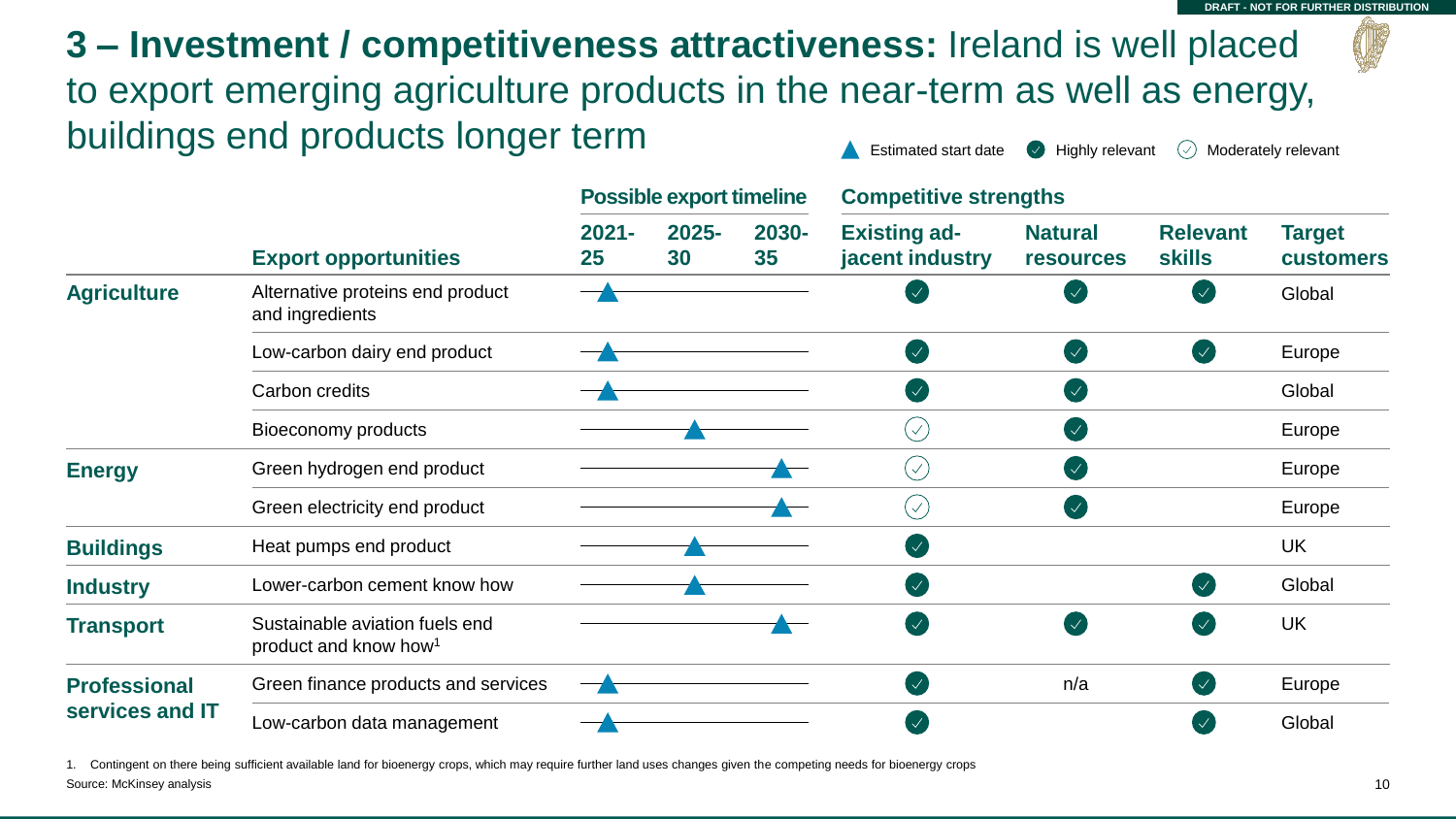## **4 – Household impacts:** Delivery of CAP21 expected to only increase the average Irish household's bills by ~0.5-1%

### **Average household annual spending in Ireland for average household**

|                                 | 2018 Baseline <sup>1, %</sup> |                                                                                                                        | 2030 |             | <b>Narrative</b>                                                                                                                                                                                                       |
|---------------------------------|-------------------------------|------------------------------------------------------------------------------------------------------------------------|------|-------------|------------------------------------------------------------------------------------------------------------------------------------------------------------------------------------------------------------------------|
| Housing & utility <sup>2</sup>  | 24                            | Housing impacts are a combination of<br>heat pumps and insulation costs, some of<br>the former may have positive cases |      | $+5-15%$    | On average the combination of heating improvements do not pay<br>back for at least 10 years. Note baseline includes other housing costs,<br>e.g., rent, which is driving down the scale of impact on the bill category |
| Private transport <sup>3</sup>  | 15                            | $-10 - 20%$                                                                                                            |      |             | EVs pay back quickly. Similar but slightly smaller savings would also be<br>observed for electrified public transport users                                                                                            |
| Food <sup>5,6</sup>             | 12                            |                                                                                                                        |      | $-0\%$      | No material changes from costs in meat or plant based foods in short<br>term                                                                                                                                           |
| <b>Recreation &amp; Culture</b> |                               |                                                                                                                        |      | $-0\%$      | No material changes until aviation decarbonizes significantly; small cost<br>increases may be observed in domestic tourism if businesses pass costs<br>on building decarbonisation through to end customers            |
| <b>Restaurants &amp; hotels</b> |                               |                                                                                                                        |      |             |                                                                                                                                                                                                                        |
| <b>Clothing &amp; footwear</b>  |                               |                                                                                                                        |      |             | The secondary impacts of decarbonization are minimal                                                                                                                                                                   |
| Other <sup>7</sup>              |                               | 31                                                                                                                     |      |             |                                                                                                                                                                                                                        |
| <b>Total</b>                    |                               | 100                                                                                                                    |      | $+0.5 - 1%$ | Overall, a small increase in 2030; this is likely to flip towards a saving by<br>2050                                                                                                                                  |

### **Future spending % changes<sup>4</sup>**

1. Based on Eurostat; 2. Based on 2017 data, excluding ~5% spending in water; 3. Only for passenger cars (i.e. no bus / rail) and exclude the price for green steel production; 4. Assuming only the true costs are passed on is no additional mark up from the decarbonization costs; 5. Only ~35% of food spending goes to the farmers and assuming 60% of food spending is for animal based products; 6. Excludes the impact of electrification of tracto includes health, communications, education, alcoholic beverages, tobacco, narcotics, furnishings, household equipment, routine household maintenance and miscellaneous goods and services

Source: McKinsey, Eurostat (2019)